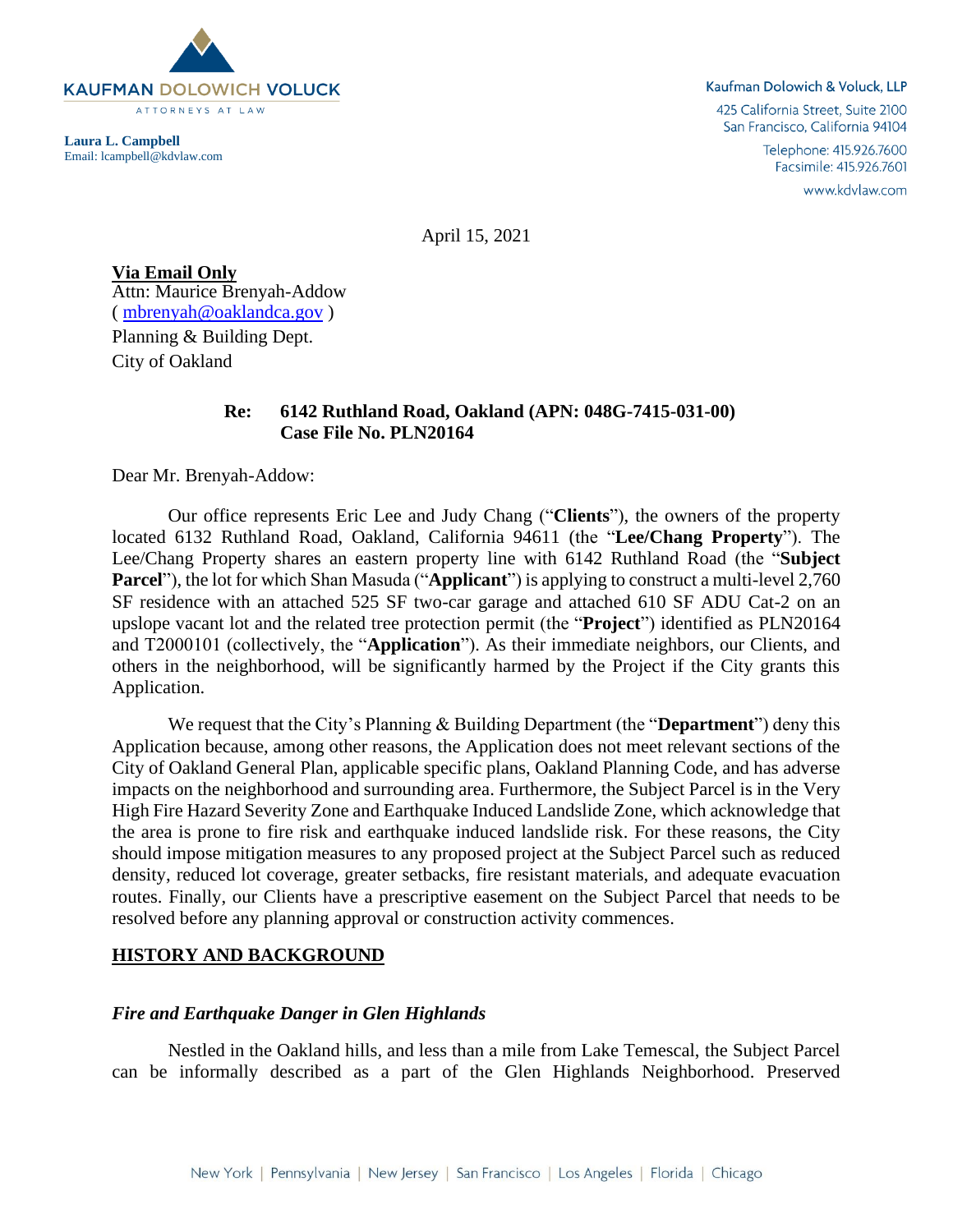advertisements dating back to the 1920s still accurately describe the neighborhood as beautiful, wooded, and rustic.



Over the years, the neighborhood developed into an idyllic haven for families, where slow and respectful traffic means that neighbors are frequently seen leisurely walking their dogs despite the winding and narrow streets. Tragedy struck the otherwise tranquil community in 1991, when a firestorm later known as the "Tunnel Fire" destroyed nearly 3,000 homes and killed 25 people. Early containment attempts were throttled in no small part by excessive crowding of cars in the narrow, winding streets, preventing firefighters from readily accessing pivotal areas and water sources. Devastation wrought by the firestorm was also exacerbated by the sheer density and proximity of homes and vegetation.<sup>1</sup>

Today, Glen Highlands consists mainly of traditional and accordant homes, many of which were rebuilt and thus similarly designed immediately post-1991 in a synchronized style. Another

<sup>1</sup> https://www.usfa.fema.gov/downloads/pdf/publications/tr-060.pdf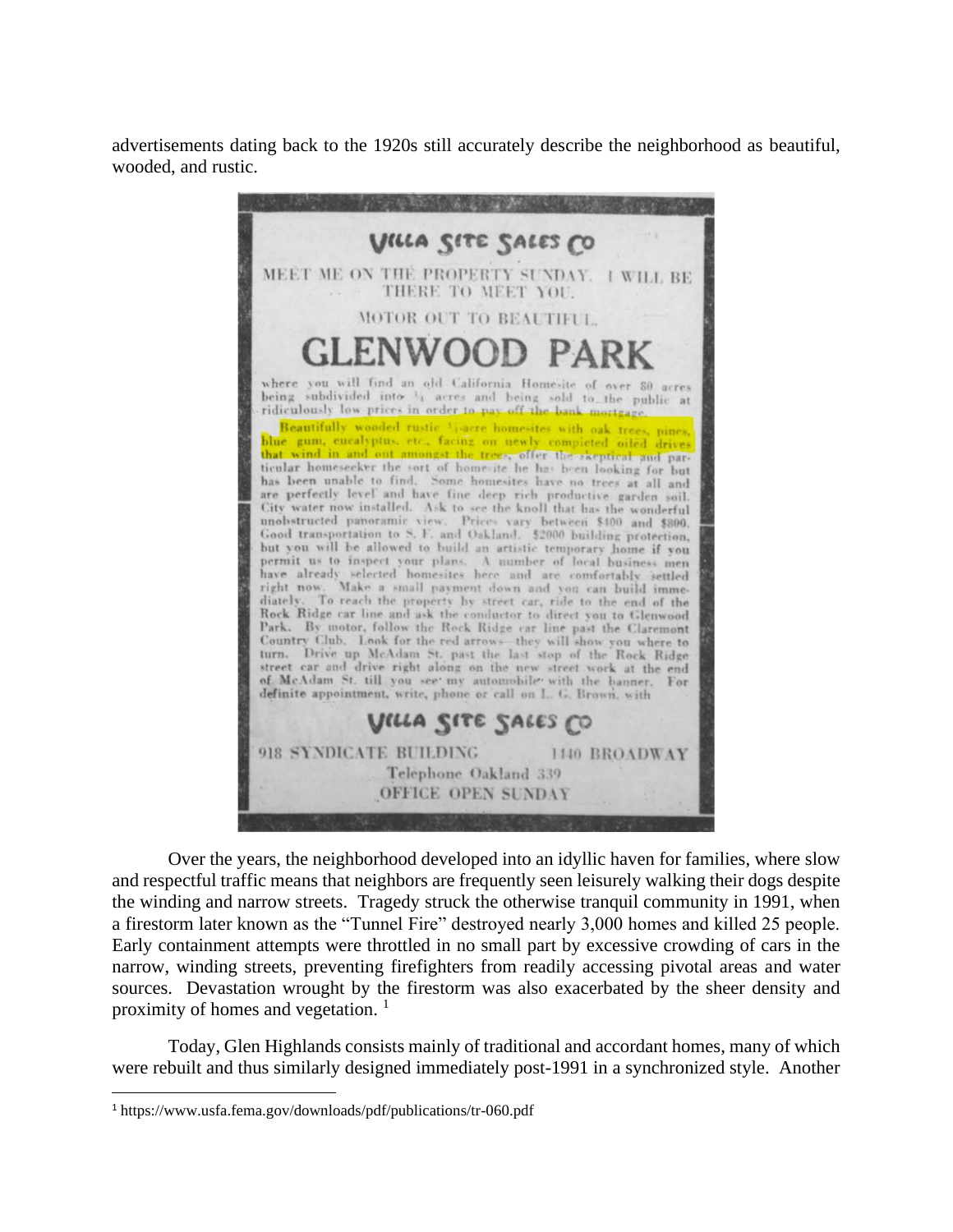hallmark of the neighborhood is design intended to preserve as much nature and greenspace as possible, resulting in lush and vibrant landscapes. While each home has its own character and charm, together they form a harmoniously cohesive neighborhood with no single home attracting undue attention as a sore thumb or monument to opulence.

## *Prescriptive Easement*

Eric Lee and Judy Chang have greatly enjoyed building their lives in this neighborhood for the past fifteen years, the entire duration of which the Subject Parcel has remained vacant. In 2008, Eric Lee and Judy Chang undertook a significant landscaping in their backyard, which involved commencing use of a portion of the Subject Parcel. Since 2008, (which is well beyond the five-year minimum required to form prescriptive easement in California), Eric Lee and Judy Chang have enjoyed continuous and uninterrupted use of this substantial portion of the Subject Parcel in an open and notorious manner. At the time such use commenced, the owner of the Subject Parcel began consistently vocalizing their displeasure to our Clients, confirming that such use was hostile—and thus cementing their legal right to a prescriptive easement for this portion of the parcel. $2$ 

# *Proposed Plans*

The Applicant's proposed plans are immediately startling on their face, as seen in the image below.



The design is noticeably and substantially divergent from any other home in its vicinity, and it towers preposterously over its immediate neighbor, the Lee/Chang Property. Consisting

<sup>&</sup>lt;sup>2</sup> In California, [t]o establish the elements of a prescriptive easement, the claimant must prove use of the property, for the statutory period of five years, which use as been (1) open and notorious; (2) continuous and uninterrupted; (3) hostile to the true owner; and (4) under claim of right." *Mehdizadeh v. Mincer* (1996) 46 Cal.App. 4th 1296, 1305, 54 Cal.Rptr.2d 284.)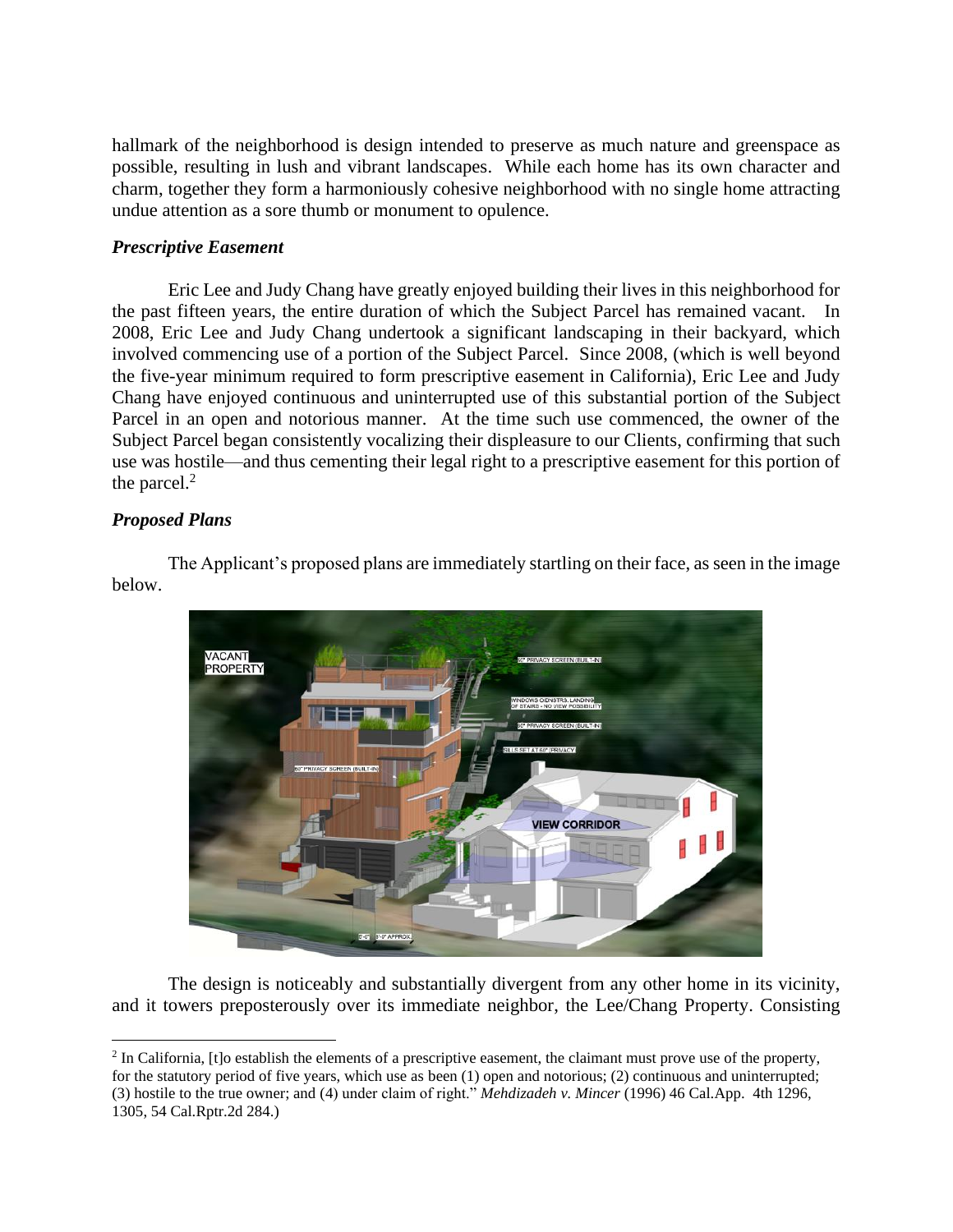entirely of overtly modern lines, angles, and contrasting colors, the design is farcically discordant from any other adjacent property.

The Subject Parcel itself consists of one of the steepest inclines in the neighborhood, which the proposal admits exceeds a 20% slope. Runoff, mudslides, and fire safety are constant and essential concerns for this parcel given the nature of its incline, density of vegetation, and proximity to adjacent homes.

The application for a tree removal permit creates a complex scenario. In protecting the existing oak trees on the property, the Project includes a structure dangerously close to at least one non-wildfire safety compliant oak tree would remain. The Applicant must reduce the size of the structure so that the oak tree may remain while increasing the distance from the oak tree to the structure. However, we are additionally doubtful that a project of this size, with the earthwork that will be required, can take place without damaging or killing the existing protected oak trees.

The proposed construction would be four and half stories high, with heights that reach forty-two feet and six inches. The design also includes an Additional Dwelling Unit (the "ADU"), which would consist of 610 square feet. The two-car garage alone is 525 SF. The narrow and winding road on which the parcel is located only allows for parking on one side of the street (because allowing parking on both sides would exacerbate fire safety issues, a vital lesson learned from the Tunnel Fire). The traffic impacts and parking impacts from such a large home, particularly with such a large garage, will be damaging to the neighborhood.

### **INCORRECT PROJECT DATA**

#### *Incorrect HERS Checklist*

It appears the Applicant has mistakenly included a Home Rating System Checklist for a completely unrelated property, namely "2004 Linden Street." (Plan Set, page 7.) It is not possible to appropriately comment on a substantial portion of the proposed plans, as it is entirely unclear whether they relate to the Subject Parcel.

|                                                                                                                                                                                                                                                                                                                                                                                                                                                                                                                                                          | <b>NEW HOME RATING SYSTEM, VERSION 7.0</b> |
|----------------------------------------------------------------------------------------------------------------------------------------------------------------------------------------------------------------------------------------------------------------------------------------------------------------------------------------------------------------------------------------------------------------------------------------------------------------------------------------------------------------------------------------------------------|--------------------------------------------|
|                                                                                                                                                                                                                                                                                                                                                                                                                                                                                                                                                          | <b>SINGLE FAMILY CHECKLIST</b>             |
| The GreenPoint Rated checklet tracks green features incorporated into the home. GreenPoint Rated is administered by Build It Green, a<br>non-grofit whose mission is to prompte healthy, energy and resource efficient buildings in California.<br>The minimum requirements of GreenPoint Rated are: verification of 50 or more solints: Earn the following minimum points per category;<br>Community (2), Energy (25), Indoor Air Quality/Health (6), Resources (6), and Water (6); and meet the premoviaties CALGreen<br>Mandaton, H6.1, J5.1, O1. O7. |                                            |
| The criteria for the green building practices listed below are described in the GreenPoint Rated Single<br>Family Rating Manual, For more information clease visit www.builditgreen.org/greenpolintrated<br>Build it Green is not a code enforcement agency.                                                                                                                                                                                                                                                                                             |                                            |
| A home is only GreenPoint Rated if all features are verified by a Certified GreenPoint Rater through Build it Green.                                                                                                                                                                                                                                                                                                                                                                                                                                     |                                            |
| New Home Single Family                                                                                                                                                                                                                                                                                                                                                                                                                                                                                                                                   | 9.701                                      |
| 3004 Linden St.                                                                                                                                                                                                                                                                                                                                                                                                                                                                                                                                          |                                            |
|                                                                                                                                                                                                                                                                                                                                                                                                                                                                                                                                                          |                                            |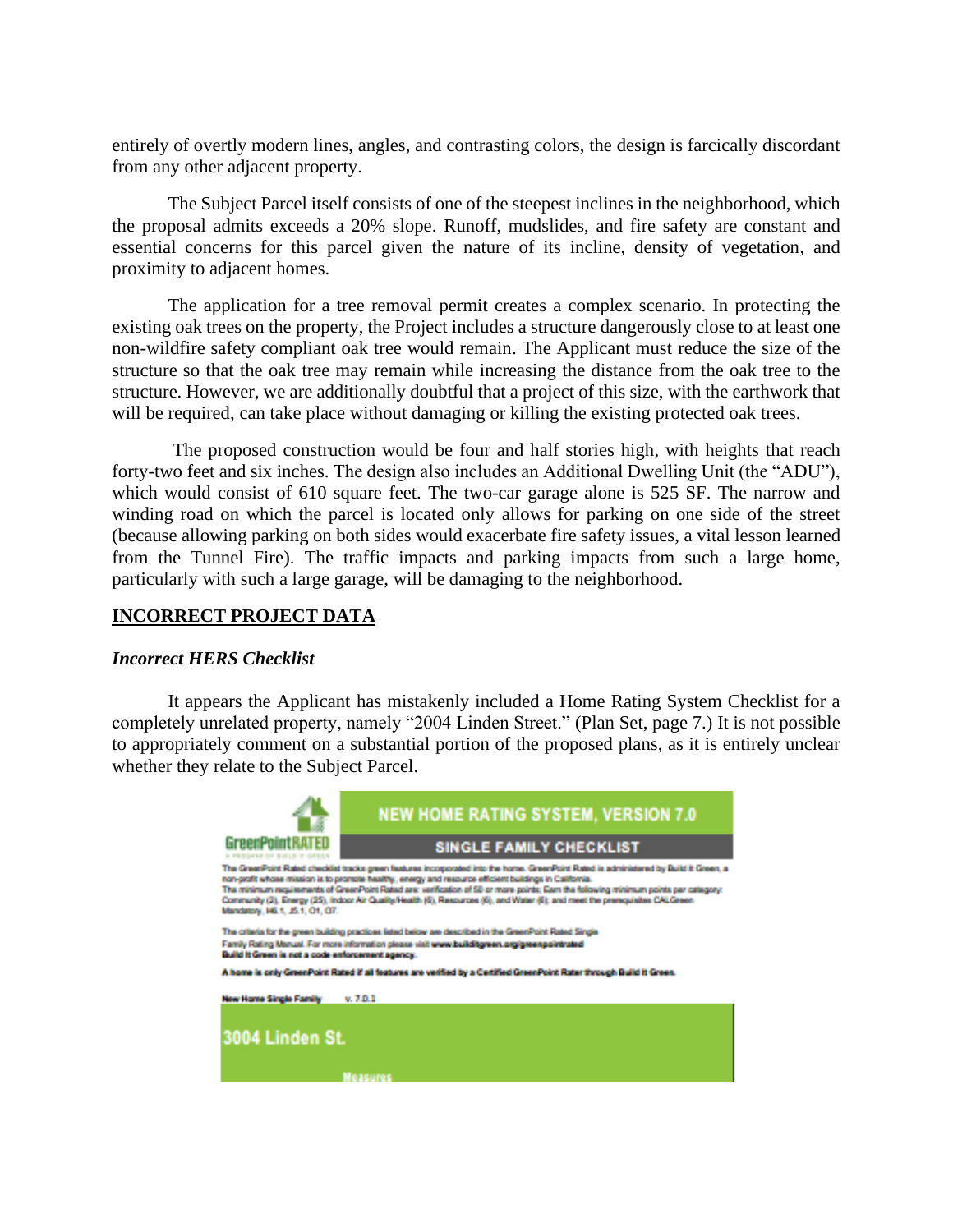#### *Property Development Standards and Missing Lot Details*

The plan set for the Project incorrectly identifies the minimum lot area as 2500/4000 SF. The actual minimum lot area in the RH-4 zone is 6,500 SF or 8,000 SF. (Oakland Planning Code, Table 17.13.03.) The project data table in the plan set does not show actual minimum and maximums, instead it cites the percentages from the Planning Code. This make it difficult to determine whether the Project details fit within the development standards. (Plan Set, page 1.) The plans do not identify the actual maximum lot coverage area in square feet based on the actual lot size. (Id.) The plans do not include the floor area; the detail is simply missing. (Id.) The plans do not show the calculation for the FAR. In addition, the FAR is incorrectly rounded down from 41% to 40% where a 0.5 FAR is allowed, assuming the floor area is calculated accurately. (Plan Set, page 1; Planning Code Table 17.13.04.) It is unclear whether the total floor area is correct because the plan set does not show how the total floor area is calculated; it appears not to include the portion of the garage over 440 SF. (Plan Set, page 1.) The floor area calculation does not include the square footage of the ADU, however, the plan set does not address whether the ADU meets relevant City and State criteria but instead simply assumes, without providing support, that this square footage should not be included.

Finally, it is unclear from the plans how the proposed construction will drain rainwater or flash flooding. Left with no details to the contrary, our Clients must assume that all the water resulting from hardscaping will gravitate onto the Lee/Chang Property, destabilizing the steep hill behind it.

### *Property Slope*

Based on the greater than 20% slope of the Property on an upslope lot, the maximum height of the structure is 32 feet. (Planning Code Table 17.13.05.) It appears the project exceeds this limit, however, the plan set does not provide enough detail to determine whether the height actually does exceed this limit. The image below is an illustration of a proper plan set that tracks the finished grate and shows an imaginary surface above grade. (Id.)

The maximum height from the finished or existing grade (whichever is lower) within twenty feet of the front property line cannot exceed twenty-four feet. (Planning Code Section Table 17.13.05.) The plan set does not clearly show this detail, and the Department cannot make a determination of compliance until the Applicant revises these plans.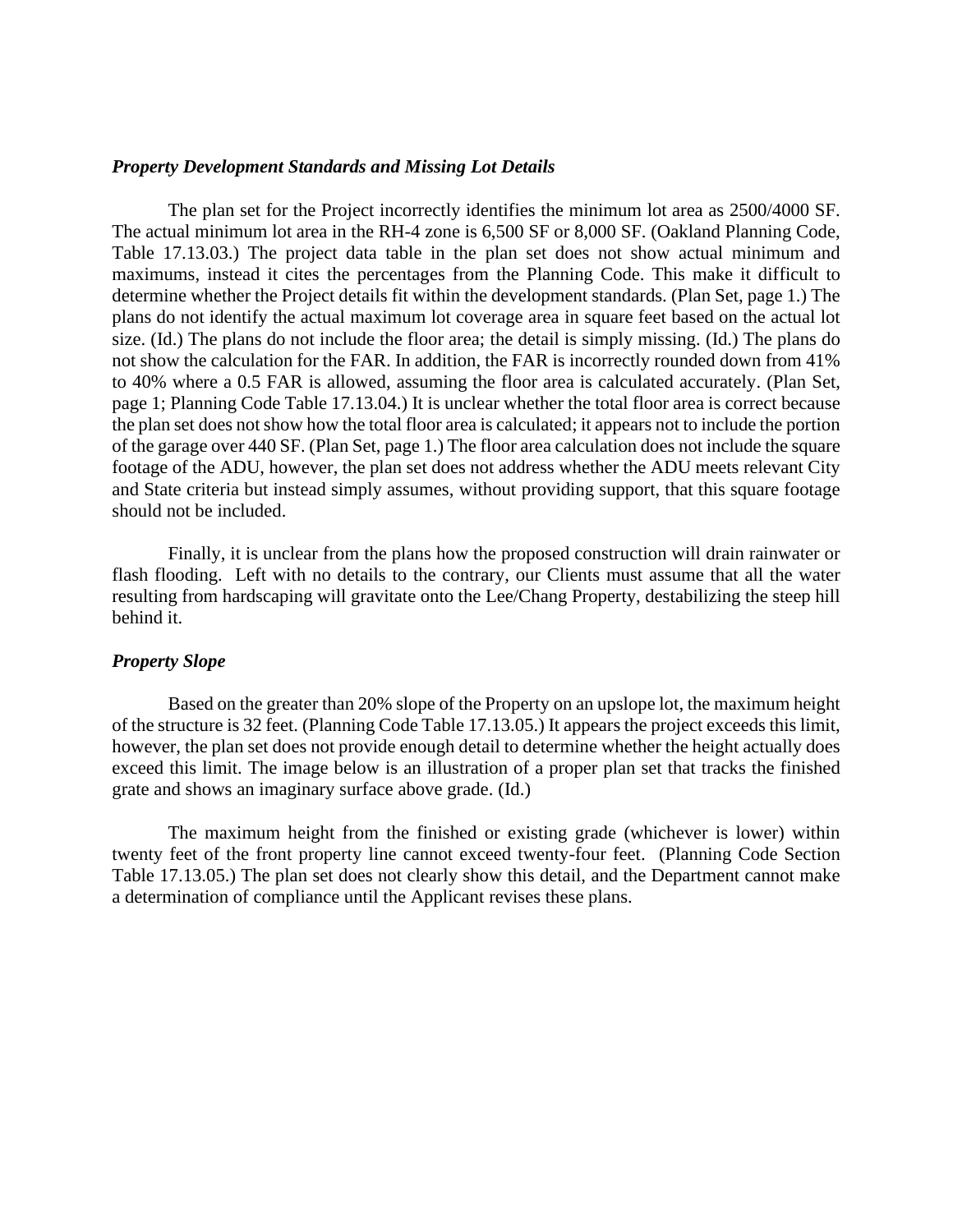

This plan set does not show necessary lines and measurements. It instead only shows floor and ceiling heights as compared to elevation. This is insufficient, needs to be corrected, and indicates a structure that is too tall based on the slope, violating the maximum height limit.

### **REQUIREMENTS**

#### *Regular Design Review Criteria*

Section 17.136.050 of the Oakland Planning Code sets forth a series of mandatory regular design review criteria. Regular design approval may be granted *only* if the proposal conforms to *all* of the following general design review criteria, as well as to any and all other applicable design review criteria.

### **A. The proposed design must create a building well related to the surrounding area in its: setting, scale, bulk, height, materials, and textures.**

The setting for the neighborhood is traditional and somewhat rustic, comprised mostly of one to two-story single-family homes built in the early 1990s, each built in a manner that blends well into their respective landscape/hill. No single home towers over any other, as they are largely of the same relatively modest but livable scale. While some homes vary slightly in height or lot, the majority are simply two stories. The materials and textures veer toward traditional wood and painted panels, with neutral and inoffensive colors and textures.

By contrast, the proposed design deviates sharply from the setting, attempting to introduce an entirely new and aggressively modern style to the neighborhood. The proposed structure greatly and visibly exceeds the scale for all other homes in the immediate vicinity, and the difference in scale would be immediately apparent and distracting to passersby. Similarly, the bulk of the Project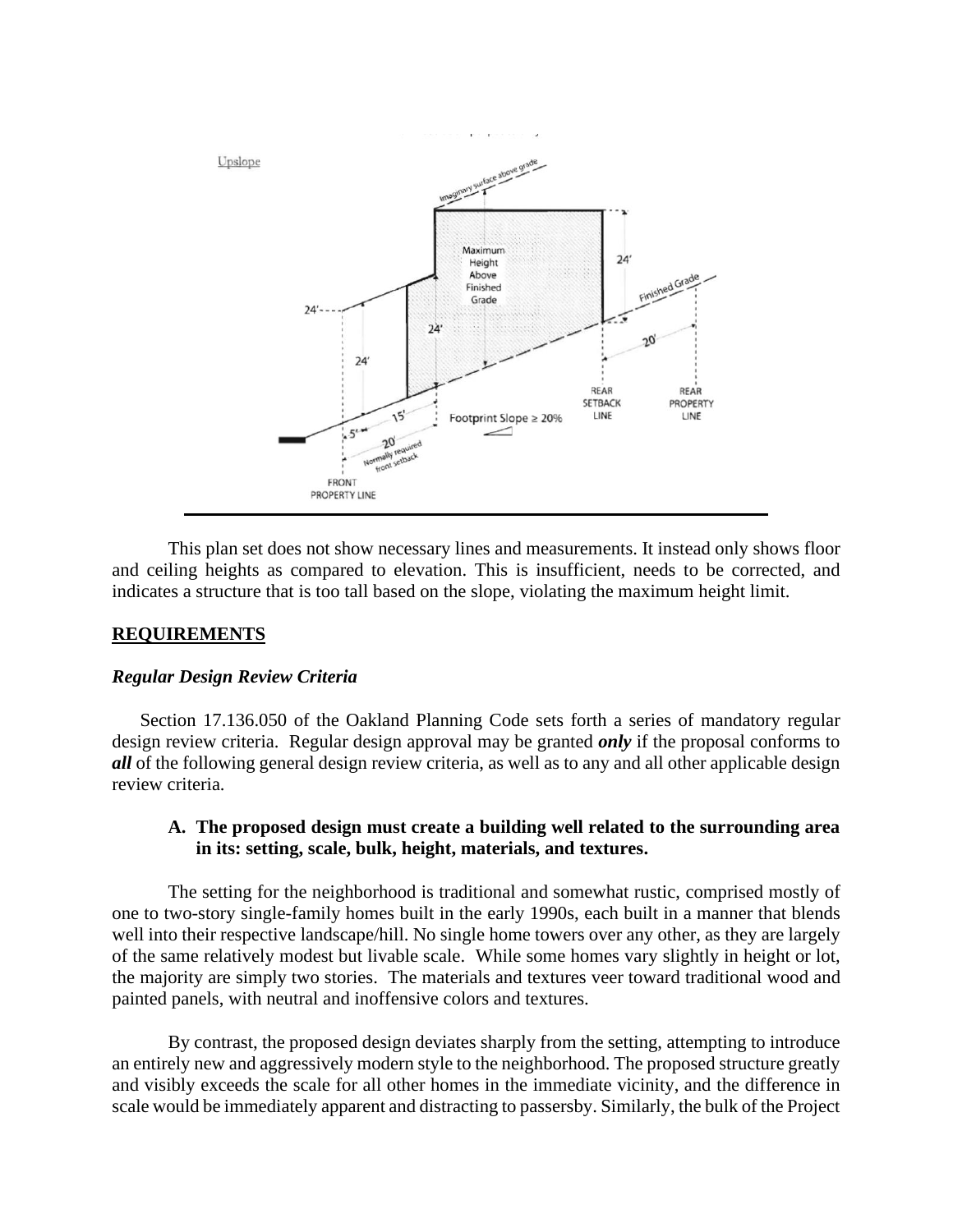appears substantially unlike and greater than that of the surrounding homes. Most troubling, the proposed height almost comically surpasses that of all surrounding properties; at a glance it looks to be double the height of the immediately adjacent Lee/Chang Property. Finally, the material and textures are completely foreign to the neighborhood, consisting of contrasting wood and steel planes, presumably to achieve a sleek, cutting-edge, and modern architectural look. Regardless of subjective taste and opinion, these textures and materials objectively deviate from the prevailing architectural concepts regularly seen throughout the neighborhood.

# **B. The proposed design must protect, preserve, or enhance desirable neighborhood characteristics.**

The prevailing aesthetic of the neighborhood fosters a sense of community, inclusivity, and calm. The proposed design varies too wildly from prevailing themes to adequately protect, preserve, or enhance desirable neighborhood characteristics. The proposed structure would loom over its immediate neighbor, introducing substantial privacy and view issues further described below, and presents a completely different energy to the otherwise traditional and quaint neighborhood. Whereas the existing neighborhood has been piecemeal designed to maintain and incorporate as much original nature and greenspace as possible, the proposed design appears to provide for excessive amounts of concrete and stairs in lieu of preserving natural spaces. Finally, the addition of these two separate units with only a two-car garage between them will assuredly present parking issues on a narrow road that is already at capacity. Ultimately, inserted haphazardly into an otherwise thematically unified neighborhood, the proposed design connotes a harsh elitism.

### **C. The proposed design must be sensitive to the topography and landscape.**

The proposed design does not match other nearby homes' dedication to blending into the hills and landscape. Instead, it juts out dramatically from the hillside, drawing the eye to its alarming total height and pronounced angles. Moreover, the proposed design sets the structure in a manner that is not parallel with its immediately adjacent neighbor, positioning its front facade at an odd angle untethered to the street or parcel lines. The proposed design appears to miss every opportunity to preserve existing nature in favor of the addition of more paved square footage or stairs leading to its fourth level. The proposed design is therefore insensitive to topography and landscape.

# **D. Because it is situated on a hill, the design and massing of the proposed building must relate to the grade of the hill.**

The massing of the proposed building seems entirely incongruous with the very steep slope of the hill. By piling four and a half stories nearly on top of each other over such a slope, it stands out in a dramatic fashion, rather than harmonizing with the gradient of the hill. The layout and insistence on additional height mandates an excessive amount of paved stairs along the border of the Subject Parcel, which fights with the grade of the hill rather than working with it.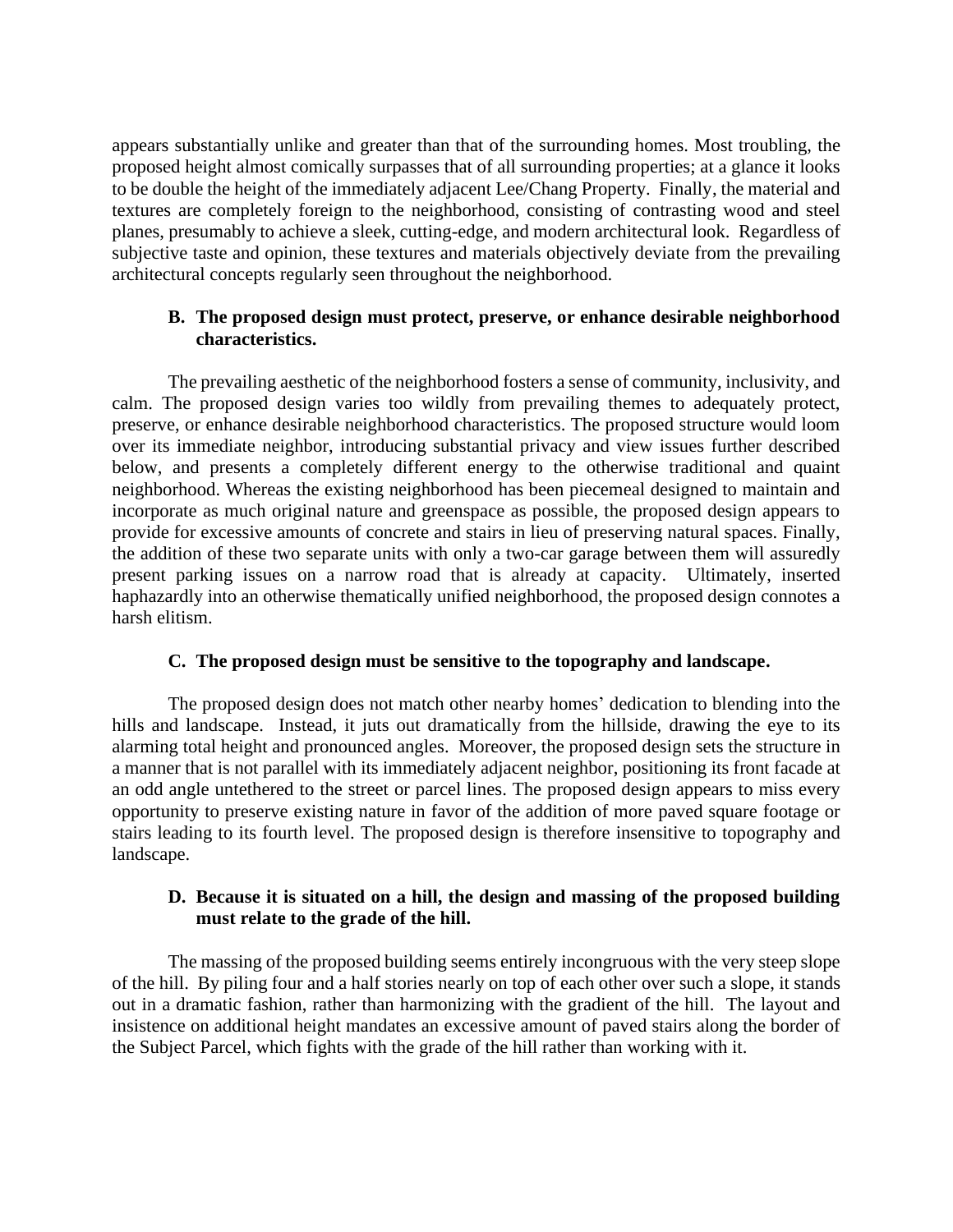# **E. The proposed design must conform in** *all* **significant respects with the Oakland General Plan and with any applicable design review guidelines or criteria, district plan, or development control map which have been adopted by the Planning Commission or City Council.**

As further described below, the proposed design fails to conform with many other applicable design review guidelines and criteria.

### *Other Applicable Criteria and Considerations*

#### **a. The Oakland Design Review Manual for One and Two-Unit Residences**

The Oakland Design Review Manual for One and Two-Unit Residences<sup>3</sup> is intended to complement zone regulations and residential review procedures in order to provide certainty and predictability in the design review process. Its objectives are to:

### **(1) Create a safe, attractive and stable neighborhoods.**

The neighborhood currently successfully hosts families of all shapes and sizes and encourages leisurely strolls through streets where greenery has been thoroughly preserved. The proposed design neither creates nor enhances the safety, attractiveness, or stability of the neighborhood. To begin with, the proposed design would add to traffic and parking issues on an already narrow street, in a Very High Fire Hazard Severity Zone. Further, the proposed design creates an unattractive rift in the otherwise cohesive character and nature of the neighborhood. Finally, the proposed design destabilizes the neighborhood by introducing a mammoth abnormality to the otherwise consistent array of two-story traditional homes. Worse, permitting this design to proceed could open the door to further excessively large and jarring additions to any existing vacant lots, essentially upending the otherwise harmonious status quo of the neighborhood.

#### **(2) Maintain property values.**

Our Clients (and likely many other neighbors) harbor serious and warranted concerns about the impact of this proposed design on their home value, particularly with regard to the structure's imposition on our Clients' views and privacy. The proposed design would significantly curtail our Clients' primary views. Furthermore, the proposed addition of several balconies and massive windows mere feet frow our Clients' property would fundamentally alter our Clients' very use and enjoyment of substantial spaces within their home and curtilage. Such additions which significantly impact not only our Clients' property value, but likely the value of several other lots in the immediately surrounding vicinity.

<sup>&</sup>lt;sup>3</sup> Due to time constraints, the following is based on the most readily available copy of the Oakland Design Review Manual, adopted on June 15, 2005, which we believe to be the most recent version; to the extent any of its contents have since been updated and vary from the content herein, our clients seek to preserve the ability to assess such contents. In the meantime are confident the goals and objectives likely remain fundamentally the same.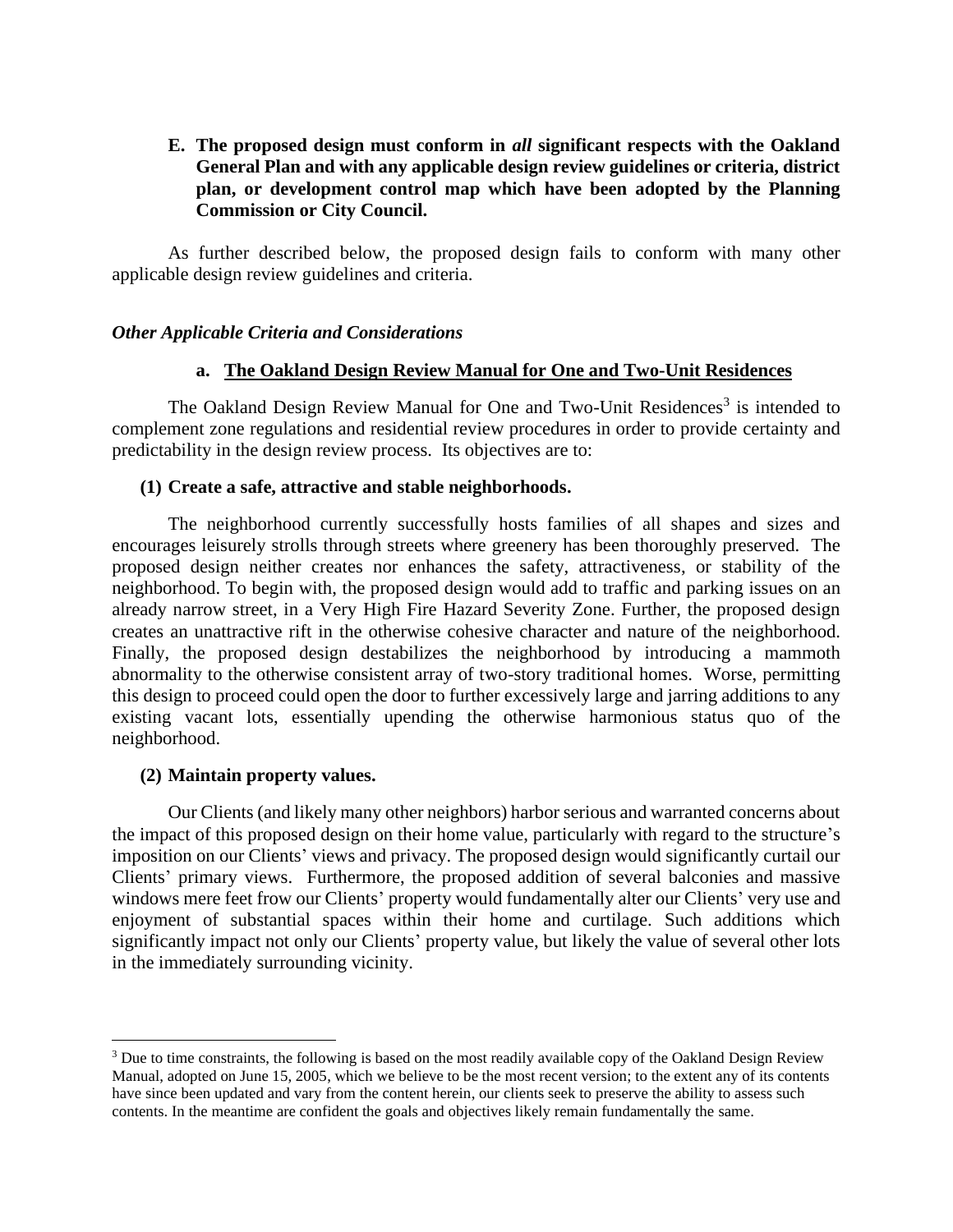# **(3) Provide attractive and highly livable housing that meets the needs of all Oakland residents.**

Setting aside whether the proposed design is subjective attractive in a vacuum, its deviation from the general character of the neighborhood is objectively unattractive in the context of the family lifestyle the neighborhood has so carefully evolved to cultivate. Moreover, it is difficult to ascertain the livability of a structure with such a large discrepancy between the square footage of the floor plan for the main home versus the square footage of the proposed ADU. It is further difficult to imagine whether either unit will meet the needs of all Oakland residents in terms of affordability with so many missing details from the design plans.

### **(4) Safeguard the City's architectural heritage.**

As described above, architecturally and thematically the neighborhood benefitted from having many of its homes re-built in the same time period immediately following the Tunnel Fire. Accordingly, the existing homes all naturally share the commonality of prevailing trends and styles during that period. The proposed design ignores this architectural heritage completely in favor of making a bold statement as a monument to modernism.

In support of these objectives (among many criterion, not all of which are herein listed) the Design Review Manual dictates that a project shall (1) make a reasonable effort to maintain the most significant views from primary living spaces of existing residences in close proximity; (2) make a reasonable effort to minimize privacy impacts; (3) have an architectural composition of form well related to one another in proportion, scale, geometry and style; (4) complement neighborhood scale, development patters and no disrupt neighborhood appearance; (5) be compatible with existing residences; and (5) for hillside projects, use methods that blend with the hillside setting, minimize the building's prominence and perceived bulk.

Criterion No 8 in particular describes in detail requirements for ensuring that new construction relates well to existing visual patters or "contexts," specifically by examining a context area consisting of the five lots on each side of the project and ten closest lots across the street.

Finally, the Design Review Manual provides additional guidance on ensuring that a project makes a reasonable effort to maintain the most significant views from primary living spaces of existing residences on lots in close proximity to the project site.

As described above and throughout, the proposed design fails to account for any of these criteria, as compared with the qualifying lots in proximity. The design plan's own renderings demonstrate a large impact on the Lee/Chang Property's views, and it is not difficult to imagine the enormous strain that would be presented by the constant fear of individuals present on the proposed balconies or windows facing into their existing Property.

### **b. Prescriptive Easement Law in California**

In California, [t]o establish the elements of a prescriptive easement, the claimant must prove use of the property, for the statutory period of five years, which use as been (1) open and notorious; (2) continuous and uninterrupted; (3) hostile to the true owner; and () under claim of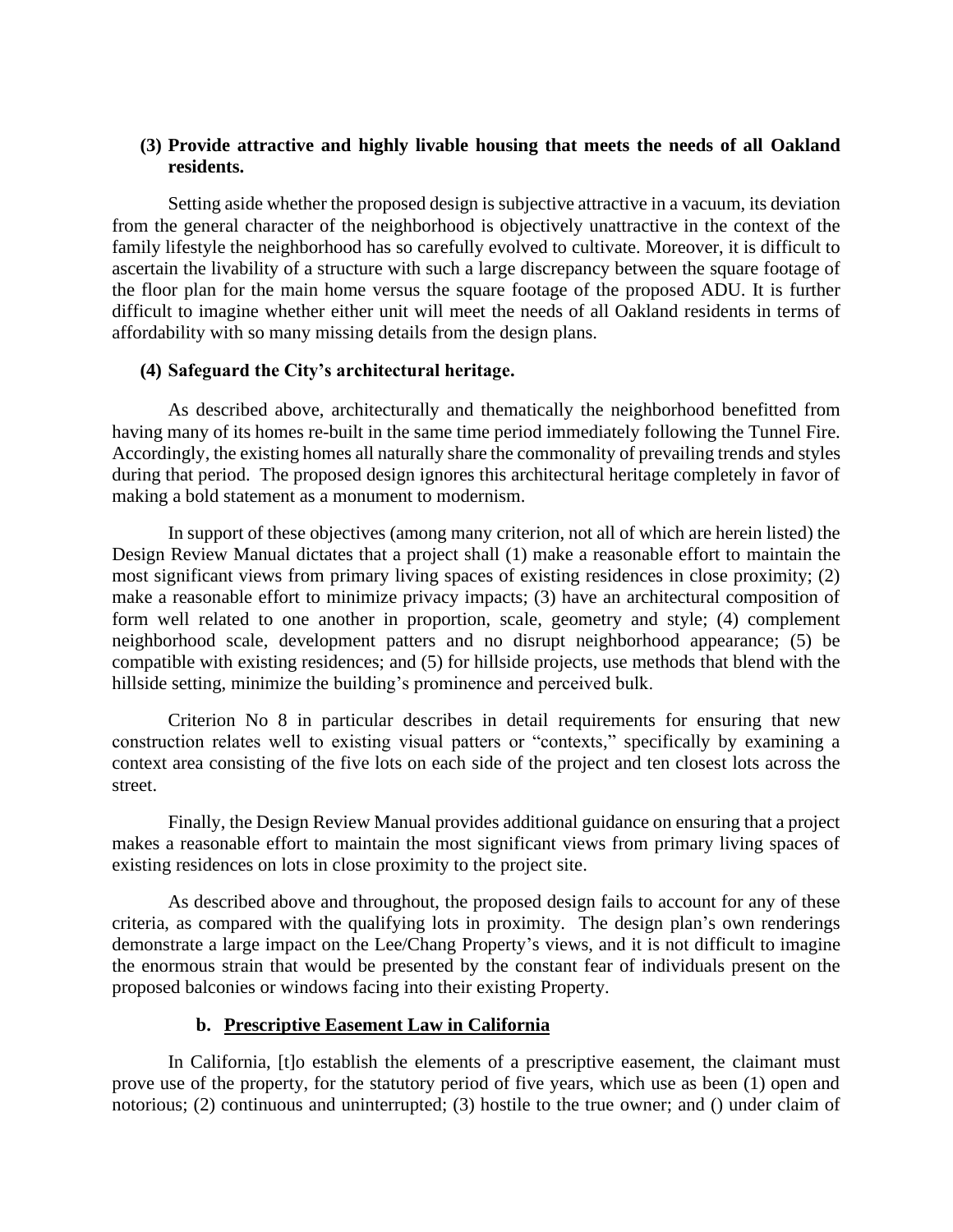right." *Mehdizadeh v. Mincer* (1996) 46 Cal.App. 4th 1296, 1305, 54 Cal.Rptr.2d 284.) By contrast with claims for adverse possession, a prescriptive easement does not require any payment of taxes. *Gilardi v. Hallam* (1981) 30 Cal. 3d 317, 321-322. Where a claimant successful establishes a prescriptive easement, they therefore gain not title, but the right to make a specific use of someone's property. *Mesnick v. Caton* (1986) 183 Cal.App.3d 1248, 1256.

Our Clients commenced open and notorious use of a portion of the Subject Parcel in 2008—and ever since the owner has repeatedly relayed their displeasure, confirming that such use was both known to the owner, and hostile to their wishes. With the statutory period of five years having now passed, our clients enjoy a prescriptive easement over this area, which grants them the right to ongoing specific use of such space. Accordingly, any proposed design needs to account for this easement and ensure that their right of use will be preserved and protected.

# **c. Categorical Exemptions Do Not Apply to Projects that Could Have a Significant Effect on the Environment**

California Environmental Quality Act (CEQA) is to be interpreted to afford the fullest possible protection to the environment within the reasonable scope of the statutory language. Creed-21 v. City of San Diego (App. 4 Dist. 2015) 184 Cal.Rptr.3d 128, 234 Cal.App.4th 488 A categorical exemption will not apply if a project could have a significant effect on the environment. (Salmon Protection and Watershed Network v. County of Marin, 125 Cal. App. 4th 1098, 23 Cal. Rptr. 3d 321, 35 Envtl. L. Rep. 20015 (1st Dist. 2004).

While we understand the Applicant's claim to qualify for a categorial exemption as a "small structure," said exemption will need to yield to the need to investigate potential significant effects on the environment—particularly where landslide, mudslide and fire safety concerns exist.

### **ANALYSIS**

At the outset, it must be stated that our clients understands he Subject Parcel is a buildable lot. Our clients request simply that any and all construction take place in compliance with all applicable design and safety guidelines. With that in mind, the below application of relevant law and guidelines renders this project unable to be approved in its current form.

I. *The Proposed Design Fails to Meet Any of the Mandatory Regular Design Review Criteria, Because the Project as a Whole Presents A Unwelcome and Excessively Incongruous Eyesore*

On a purely design and aesthetic level review alone, the proposed design appears to have been made completely without regard to the prevailing character of the existing neighborhood. If permitted to proceed as-is, the addition of this enormous structure would single-handedly throw off the balance of the neighborhood. It towers over not only its immediate neighbor, but the vast majority of surround structures. It additionally represents a completely different architectural theme and style that is fundamentally incohesive with the existing traditional feel of the neighborhood.

In a nutshell, the proposed design evokes a brash departure from what the neighborhood has naturally evolved to be. Instead of a complementary addition to the family-oriented array of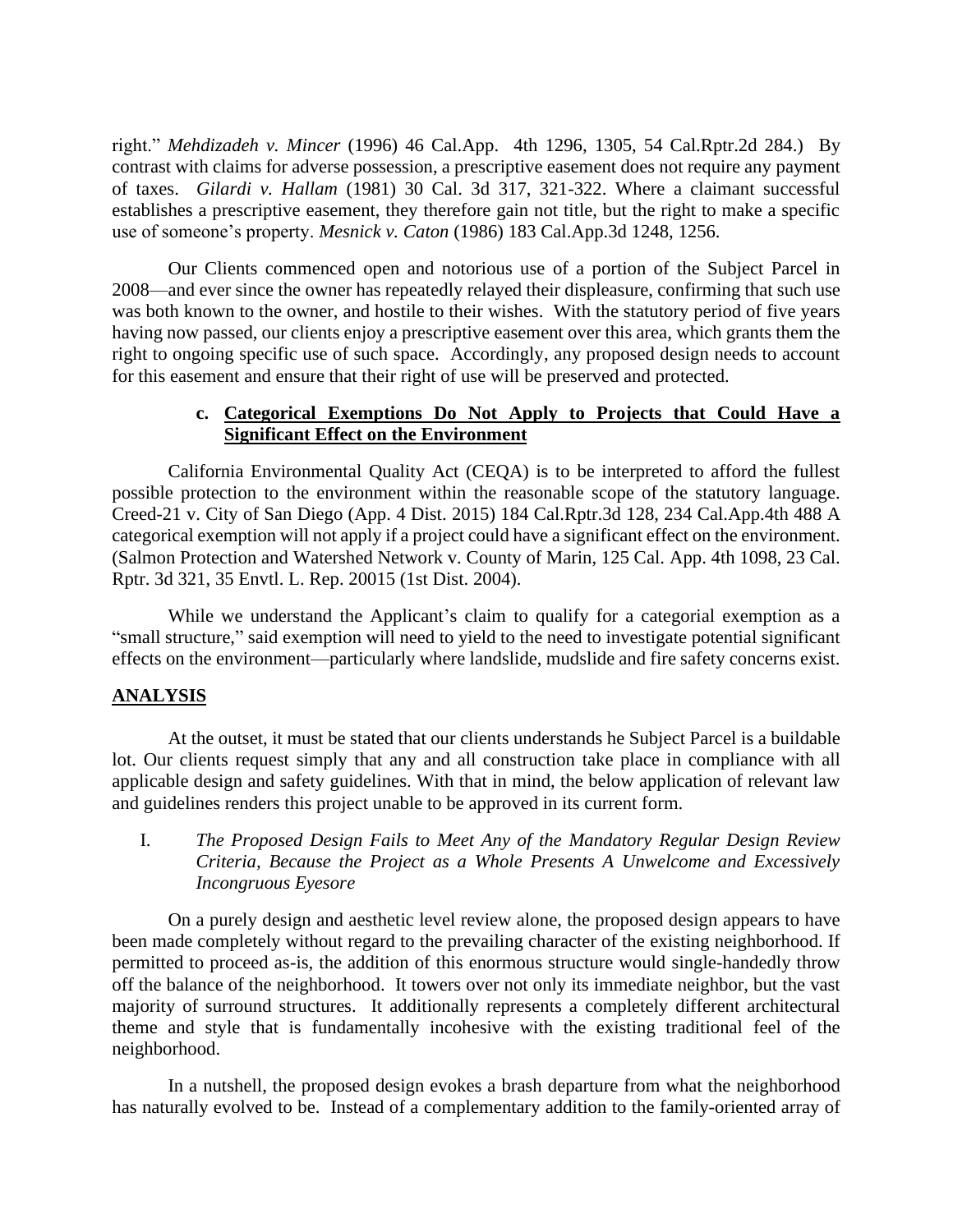single family and two-story homes, the Project seeks to inject an excessively dominant display of newness. For these reasons the City should require the proposed project to at a very least undergo a re-design focused on addressing and satisfying these mandatory criteria.

# II. *The Proposed Design Further Falls Short of Several Design Guidelines, Because it Fails to Account for Neighborhood Character Preservation, or the Preservation of Existing Views and Privacy*

The proposed design's own visualization of its impact on the Lee/Chang's view corridor shows what appears to be a roughly 50% decrease in their views from their front facing windows. While our clients understand that the Subject Parcel is buildable and may not remain vacant in perpetuity, several steps could and should be taken to reduce the impact of the proposed structure on their existing residence. The Oakland Design Review Manual contains a series of techniques that reduce impacts on neighboring properties—such as stepping back or angling the footprint of the proposed building away from the view corridor. Here, the proposed design does virtually the opposite: the footprint is intentionally not parallel, and instead angles *toward* the Lee/Chang Property, with an irregular rectangle positioned on the first level in manner where it is closest to the center living area and level of the Lee/Chang Property. While the proposed design includes some areas stepped away from the footprint, none seem to be placed with the Lee/Chang Property in mind, and instead are perplexingly angled *closer* to and/or facing the Lee/Chang Property in the manner most intrusive to their primary views.

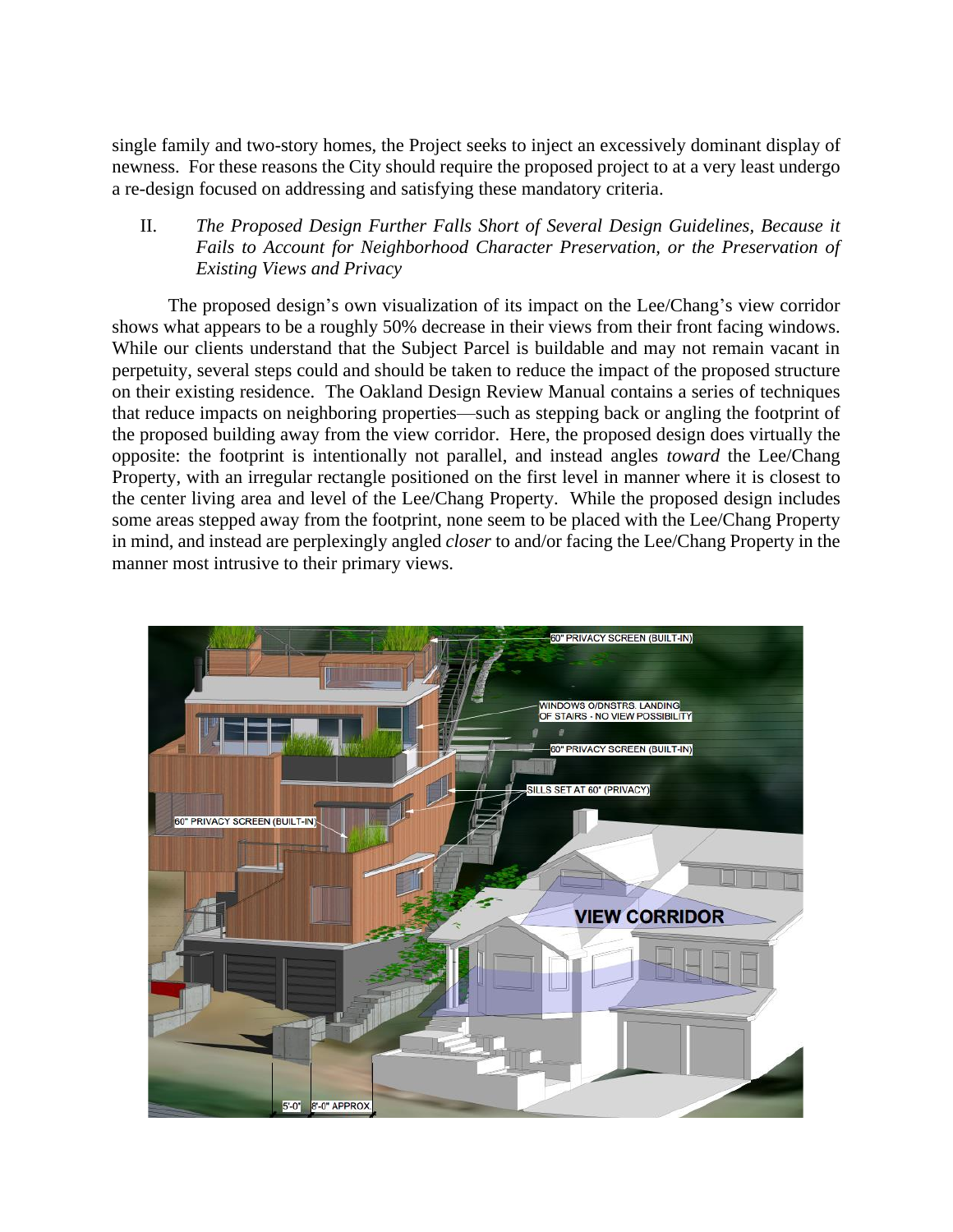Similarly, the proposed design seems to shirk any and all techniques designed at protecting privacy. The above image shows multiple windows and outdoor living spaces from which an individual could readily peer into or otherwise observe the activities of those in the Lee/Chang Property. Moreover, the adjacent stairway spans the line of the properties'; border, inviting heavy foot traffic to the space immediately abutting the Lee/Chang Property (as opposed to the other side which currently abuts another vacant lot, for example).

Ultimately, this design simply does not account for neighborhood character preservation neither on a micro level with regard to the Lee/Chang Property, nor on a macro level with regard to the rest of the neighborhood. Existing homes in the neighborhood are largely self-contained within their own parcel, surrounded by well maintained landscaping that helps the homes protect privacy and autonomy while blending into the existing landscape and preserving nature. The proposed design neglects to account for any of these interests, despite the fact that it appears several design changes could easily better reflect such interests. Therefore, it is not only appropriate but necessary that the City impose mitigation measures to ensure that construction abide by criteria relating to views, privacy, and preservation of the neighborhood.

# III. *The Proposed Design Cannot Proceed As-Is Because it Neglects to Account for and Fails to Preserve Eric Lee and Judy Chang's Prescriptive Easement (and Right of Ongoing Use) of a Portion of the Subject Parcel*

Our Clients have legally earned and now enjoy a prescriptive easement (in other words, a right of use) of a portion of the Subject Property. Specifically, a roughly thirteen foot by three foot area located at the property line in the rear. This space has been used and enjoyed openly and notoriously by our Clients for over ten years. In 2008, as a part of their landscaping project, our Clients installed a specially designed wooden fence set back from the retaining wall in order to protect their backyard and young children from wildlife (deer, skunks, etc.). The fence was designed as a part of a cohesive backyard project that ultimately won an award in Sunset Magazine and was featured prominently on houzz.com. <sup>4</sup> Our Clients use the easement for the continuation of the fence set back from the retaining wall, and have filled the space with small rocks and decorative plantings.

The owner of the Subject Parcel expressed displeasure when our Clients first commenced use of this space, and continued to object intermittently over the years by visiting to the inspect the lot and threatening to sue our Clients. Said interactions were always confrontational and hostile. Having satisfied each of the required elements for establishing a prescriptive easement, our Clients are therefore legally entitled to continue such use free from interference.

The proposed design ignores this prescriptive easement completely, apparently purporting to steamroll over the easement entirely, thus unlawfully severing our Clients' from their prescriptive easement.

<sup>4</sup> <https://www.houzz.com/magazine/playtime-for-the-whole-family-stsetivw-vs~12486466>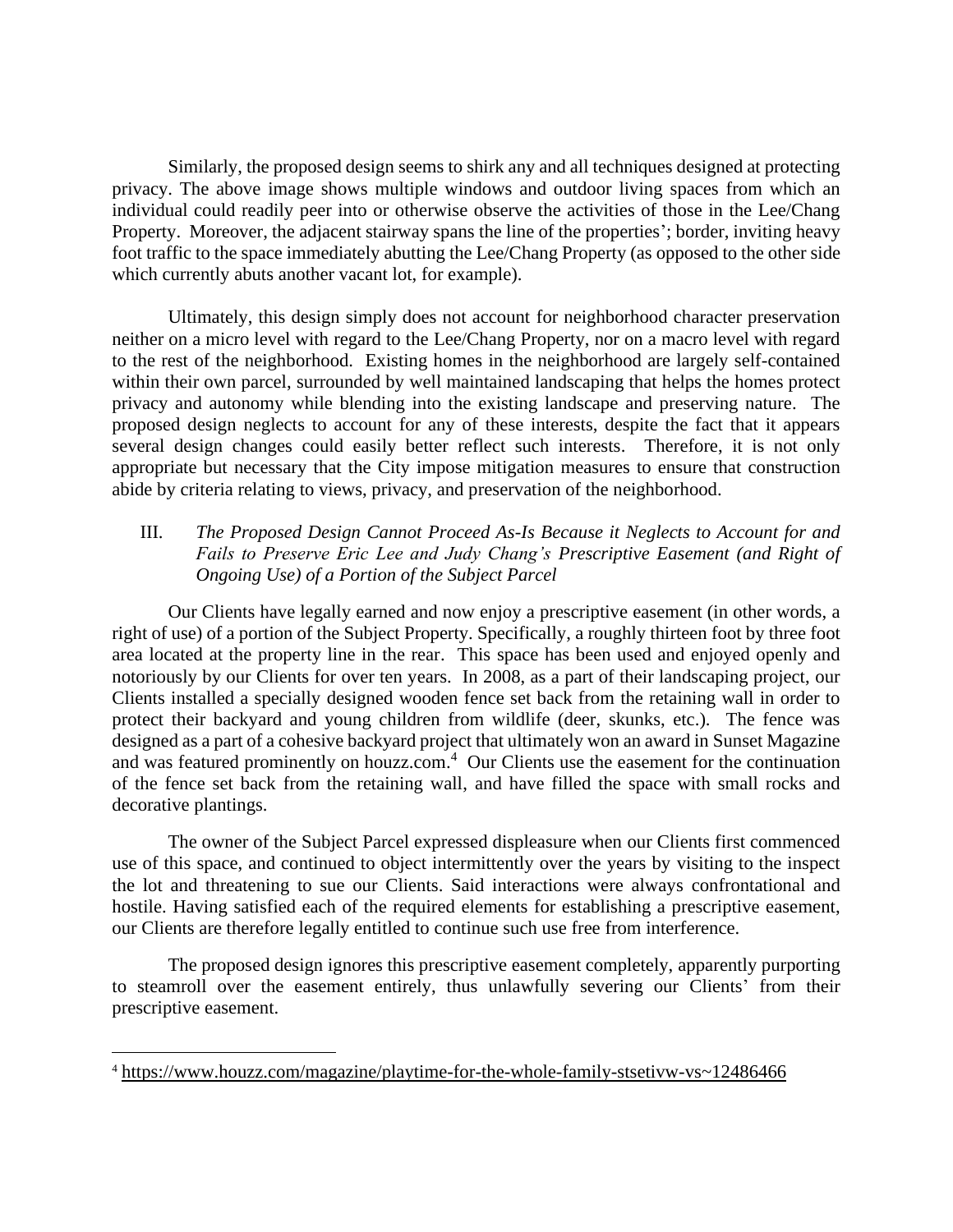# IV. *The Proposed Design Violates Basic Height Restrictions and Other Relevant Requirements of the Oakland Planning Code*

Under any interpretation of the design plan, its height reaches at least 40 feet, and at points 43 and a half feet—which simply exceeds the maximum permissible height allowed by the Planning Code for parcels of this slope degree.



The result is obvious when looking at the proposed façade of the building next to the Lee/Chang Property alone. The Planning Code height restrictions exist not only for safety, but also to prevent scenarios exactly like this: the development of behemoth properties towering over and dominating existing homes. As described recently in a KQED article lamenting the unfettered invasion of architecturally divergent developments in the bay area: "big buildings, glass boxes, dark materials, pools and plazas on the inside -- all those elements are just today's trend in luxury living, You can see it the most in New York, Miami and San Francisco. It speaks deliberately to a kind of *exclusivity*." (Emphasis original.) 5

The proposed design should not be permitted to fly in the face of existing Planning Code criteria, which exist to prevent this precise type of impact on undeserving neighbors. We therefore ask the City to hold the Applicants accountable to all applicable criteria in a strict and appropriate manner.

# **V.** *The Proposed Design Should be Subjected to CEQA Requirements, Including the Requirement of an Environmental Impact Statement, Because of its Potential*

<sup>5</sup> https://www.kqed.org/news/10429722/whats-up-with-s-f-s-bad-architecture